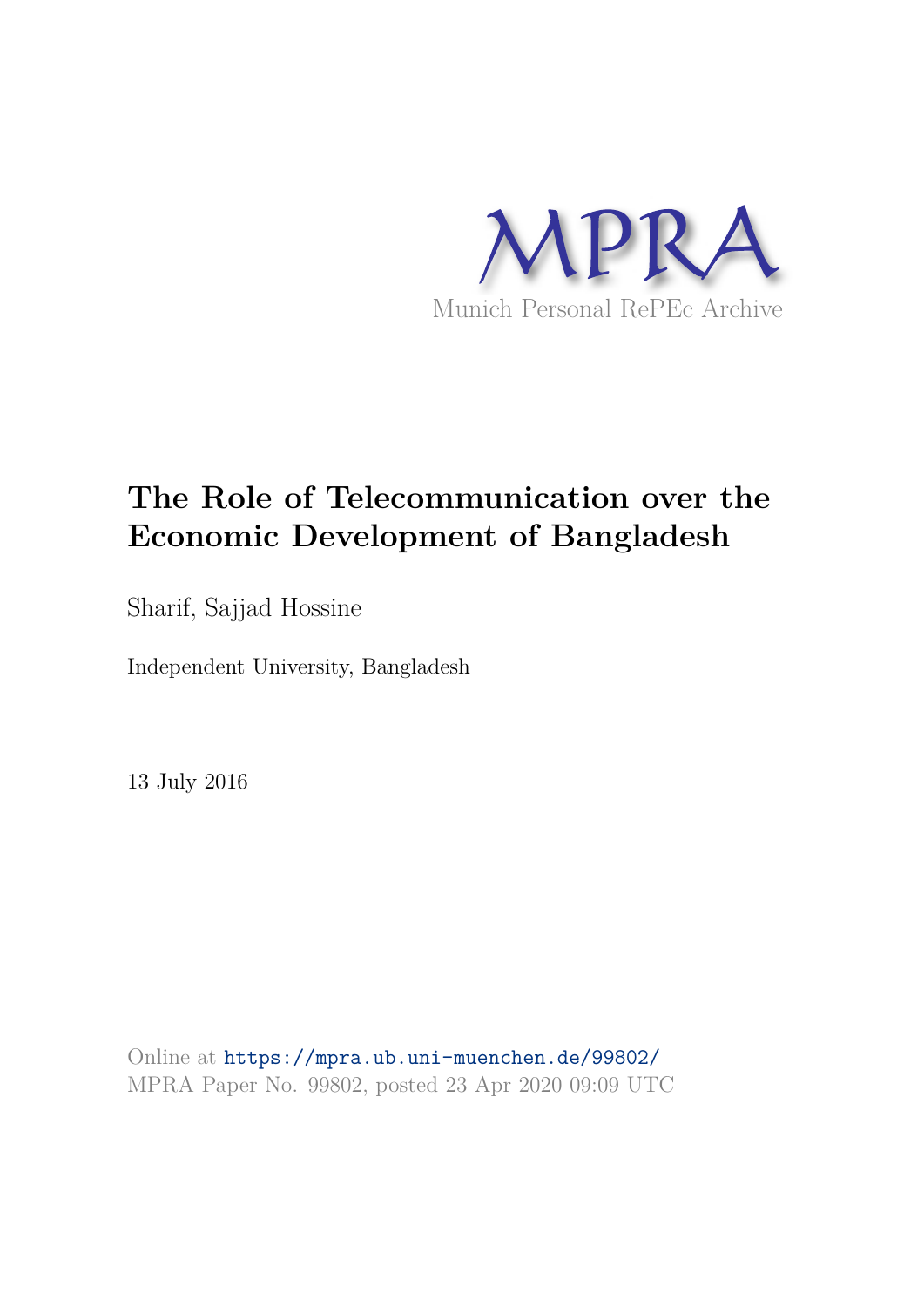# **The Role of Telecommunication over the Economic Development of Bangladesh**

Sajjad Hossine Sharif

Independent University, Bangladesh

*Abstract:* **Telecommunication, as gift of modern science is largely different from any other traditional infrastructure. From international market to domestic market, corporate communication to personnel communication, telecommunication is the prime way to maintain the continuous and instantaneous flow of sharing information. From business perspective of economic activities of modern world, through the communication channel telecommunication not only has significant influences over the economy in term of GDP per capita but also serve many people by creating job opportunities. Hence increasing employment rate may also another significant factor to enhance economic development. Investment in infrastructural development and earned revenue may have strong impact on the GDP per capita in an economy. As a result, for the potential role of the telecommunication, a modern world as well as economy without telecommunication cannot be thought for one moment. This paper is a devoted best effort to find the relationship between telecommunication and Bangladesh economic development. To analyze this context more extensively and reliably, this paper fundamentally focuses on the relationship between various variables under the construct of telecommunication and the economic development. To define this construct into more concrete way several multiple simpler variables are implemented such as teledensity, investment in telecommunication industry, revenue contribution percentage of GDP, GDP per capita, employment rate through OLS regression models. This paper indicates telecommunication industry has significant and positive impact over the economic development of Bangladesh.** 

*Keywords:* **Telecommunication, GDP, Teledensity, Investment in telecommunication, Revenue from telecommunication, Employment rate.** 

# **1. INTRODUCTION**

The telecommunication industry around the world achieved a dramatic growth of advancement since 1980s. Since then, first the developed countries around the globe began to make improvement in telecommunication technology to maintain a continuous flow of communication which eventually intensifies their economic activities by providing a more developed platform of communication. On the other hand, developing countries also took initiative when it becomes prudentially evident that the role of telecommunication over the economic development is significant. As a part of the initiatives, privatization of telecommunication sector was one of the best effort that was taken by almost every developed and later on by developing counties. As the adoption of telecommunication technology around the world is more than ever Harald and Pantelis (2010) postulated that over the last three decades mobile telecommunication industry has rapidly grown around the world. They also argued that the positive influence of telecommunication technology is more associated with developing countries with a subscription of 3.2 billion as in developed countries the subscription is only 1.4 billion. Gruber and Verboven (2001) argued that impact of the telecommunication investment has significant level of positive impact on the macro economical dimension of a country. Mobile phone penetration is one of the major reasons behind this investment which eventually contribute towards the economic development. Jotischky (2010) argued that telecommunication operators invest in the development of network in Africa which actually ensures the benefit would be enjoyed across the continent. As a mandatory and progressive part of modern telecommunication, internet is becoming prerequisite in the development for any economy. This argument is also supported by Jensen (2007) by claiming that the fishermen of India are utilizing internet to get the information and location about that market which offers the highest price for their products. As a result, the possibility of positive impact of internet over the economic development is endless. Moreover, internet as a crucial tool of telecommunication technology has significant impact on economic development as bank, stock market, insurance company, mutual fund, corporate offices all of their transaction flow, accounts and documents largely rely on internet directly. As the role of telecommunication over economic development is worldwide accepted without hesitation, Tella and Ahamefule (2002) claimed that communication tools such as telephones, mobiles, and internet are becoming the prerequisite for economic success and personnel achievement. This research paper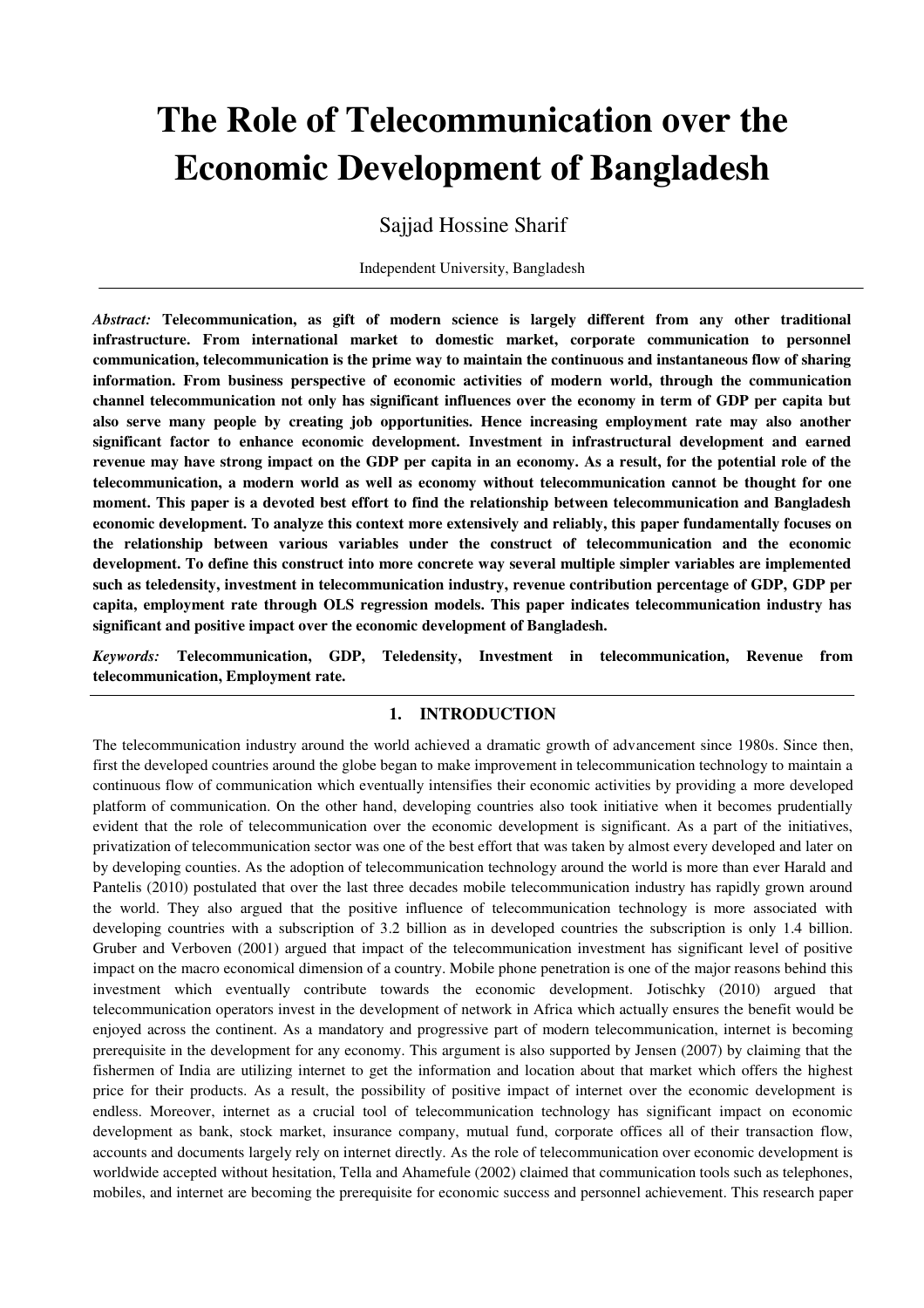will investigate whether there is any significant relationship really exists between telecommunication and economic development of Bangladesh. To find the answer this paper will analyze 41 years telecommunication and economic data through multiple OLS regression models based on only Bangladesh perspective. It should be noted that with other variables which are not considered in this paper, different established regression models might give different complex findings. Moreover, the telecommunication impact over the economy also depends on the duration of telecommunication industry's presence in a country and the economic status of that country.

#### **2. LITERATURE REVIEW**

The role of telecommunication in the economic development attracted attention of many researchers for many years. Hardly (1980), Lichtenberg (1995), Greenstein and Spillar (1996) and Norton (1992) all of them attempted to examine the telecommunication impact over the economic development and all of them confirmed that there is strong positive relationship exists between telecommunication and economic development of a country. By examining the period of 8 years of 24 countries Azim and Mahmood (2008) found that telecommunication development has a strong positive influence towards the GDP. Kateja and Jha (2008) investigated that there is a casual relationship between the continuous development of telecommunication and economic growth of India. They claimed that telecommunication is extraordinarily different from other infrastructure. As a result, it has positive and compulsory significant influence over the economic development.

As an imperative element of telecommunication, teledensity and its impact over the economy was investigated by conducting a comprehensive study in Iran based on the data from 1960s to 2012, Sadr et al., (2012) found that there is a positive relationship between GDP and telephone density. Jhunjhunwala (2000) revealed that the teledensity in the developing country is low because of the higher cost of providing telecommunication service. In the developed countries more than 90 percent household can easily enjoy the telecommunication service because of their higher purchasing power. Compared to that statistic in India, only 6 percent household has the capability to bear such a higher expenditure for the telecommunication service. On the other hand, Jain and Sridhar (2003) argued that the higher cost of providing telecommunication service to the general people can be significantly reduced in long term by using wireless technologies. In another interesting study, Waverman and Fuss (2005) found that telecommunication have positively significant impact on the growth of an economy. Based on this study another truth is also revealed that the impact of telecommunication on the economic growth in the developing countries is two times larger than developed country. Ross (1999) proved that privatization of telecommunication industry is significantly and positively related to the growth of teledensity which in return has significant impact on the economic development through network expansion and the improvement of the quality of network. Garreau (2008) proved that telecommunication reduces poverty as around the world. He also argued that teledensity has achieved an impressive growth around the globe where number of activated mobile phone is more than 3.3 billion while the total population of the earth is 6.6 billion. Patel et al., (2007) also proved that in China there is rapid growth of mobile phone subscription. In 2003 it was 21 percent while in 2005 it was 38 percent and in 2006 it was 49 percent. The subscription numbers was increased to double percentage within three years.

In an empirical study Shiu and Lam (2007) found that there exists unidirectional causal relationship between telecommunication investment and economic development in those countries which have a lower income level. This result expresses that if the investment in the telecommunication investment is reduced then there is a small or no impact on the growth of the economy. Opposed to the results of this study, based on the data of 45 countries Andrew Hardly (1980) postulated that in the developing countries the impact of telecommunication investment is way more significant than the most developed countries**.** Allenmen et al., (2002) also argued that telecommunication is accountable for the increasing demand for the input used in the production which eventually also increases the total national output. Sey and Adugu (2008) claimed that mobile phone is the prime form of communication in Ghana. They also argued that in the developing countries investment in the mobile phone sectors has a political as well as economic benefit. This is because cities are centre point for the commercial business, government activities, banks etc which required telecommunication services to link with other parties and offices. Ajboye et al., (2007), Geiger and Mia (2009), World Bank (2007) found that it is the mobile phone actually creates high paying jobs as well as socio economic development in the developed and developing countries. Based on the research conducted by Horst and Miller (2009), Ito et al., (2005) in Israel they proved that the investment in wireless telecommunication technology has a profound and positive relationship with the economic development. Sulivan (2007), Kaul et al., (2008) and Knight and John (2008) postulated that in Bangladesh the initiation of Grameen village handset (GSM Handset) provided the opportunity to utilize the GSM Handset by accessing by the rural and local women entrepreneur. There is two way benefit of this initiation as the women are empowered and facilitated by the GSM Handset for being entrepreneur that results to make change in the socio-economic structure as well as the profit which is generated by the use of mobile phone can be used in other economic activities.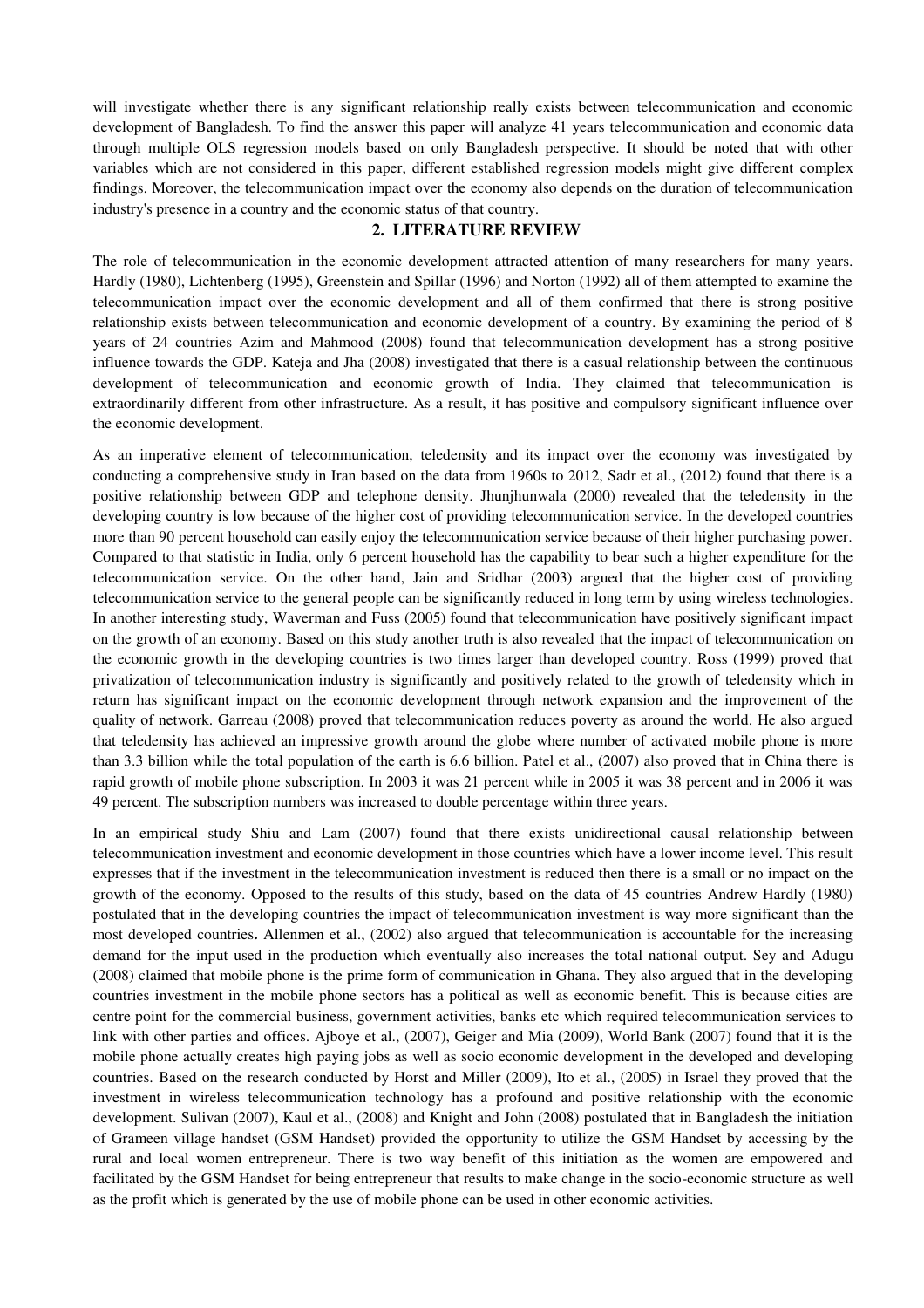Deloitte (2008) reported revenue of the telecommunication operators has the significant influence over the GDP. Based on the taxation purpose Ovum (2006) also reported that mobile phone industry has contribution of 145 billion RS equivalent to 3.6 billion dollar by providing the taxation revenue towards the government. Again Deloitte also analyzed (based on the six countries: Bangladesh, Pakistan, Malaysia, Thailand, Ukraine and Serbia) and reported that government can captured the revenue directly from the mobile phone operations and services. As a result, mobile phone industry has the contribution of 26% revenue of the collection of total taxes and it rises to 29% if the regulatory fess which is mandatory to operate the business is included. Based on the study conducted in Egypt, Saudi Arabia and India Graber and Venkata (2013) claimed revenue from telecommunication service is the part of two or three percent of total GDP in those countries.

Bardan et al., (2007) argued that broadband internet is the key point of many crucial services as well as a prerequisite of innovation and worldwide growth. As a result accessing to the internet through broadband is the way to construct a knowledge based economy. Czernich et al., (2009) observed that the continuous advancement of internet has significantly positive relationship with the economic growth of all the OCED countries. Another interesting empirical study based on the shadow economy with a panel data of 152 countries over 9 years from 1999 to 2007 conducted by Elgin (2013) and he observed that there is relationship between internet usage and the size of a shadow economy which has influence over the GDP per capita. Nande and Saayam (2005) argued that internet usage has a strong influence over the tourism business of Africa. Weinhold (2004) found that internet is impelling the international trade of economy around the world. Koutroumpis (2013), Holt and Jamison (2009) Cette et al., (2005) Kim and Oh (2004) and Klein (2003) all of these scholars researchers argued that internet increase the number of output for the productivity which has a tremendous effects on the growth of economy. Lechman and Marszk (2015) proved that internet tremendously enhance the investment in the economy by promoting the exchange traded funds (EFT).

Katz and Koutroumpis (2012) observed that telecommunication is one of the most promising sectors for creating job opportunities. Between 2011 and 2012, in Senegal and Mali telecommunication sectors created 8,100 direct jobs and almost 152,000 indirect jobs. Osotimehin et al., (2007) and Stette (1999) explained that in the developed world most of the advanced countries have deregulated the telecommunication sector which actually allows more investment in telecommunication sector which in return enhance the advancement of telecommunication technology, growth in private sector development as well as more employment opportunities. Moreover, form another study based on the Nigeria, Jenny and Isac (2001) postulated that telecommunication is such a blessing which enable the day laborers to call to find job opportunities rather than making a trip worth of USD 40. Moreover, Tella and Adesoye (2007) opined that in Nigeria the mobile operators have tremendous significance in term of generating employment opportunities. The mobile telecommunication industry so far created 10,000 job opportunities where people are directly employed as well as 1,000,000 job opportunities where people are indirectly employed. Again Soyinka (2008) and Ndukwe (2008) opined that GSM business in Nigeria has a great contribution towards the economy in case of GSM card printing, distribution and recharge. These activities save almost 150 million dollars per month as well as provide job opportunities. Klonner and Nolen (2010) explained that the presence of mobile network has the ability to create new markets and services. For an example in South Africa the presence of mobile (GSM) network decrease the unemployment rate significantly. Batziillis et al., (2010) also explained that in Malawi because of the presence of mobile network the participation of female labor is increased.

Ovum (2006) opined that in India telecommunication industry has created 3.6 millions employments directly and indirectly and it is estimated that the growth rate of employment opportunities will be increased by 30 percent per year. By analyzing the data of 6 countries Deloitte (2008) reported that a mobile sector has greater contribution in case of employment. In Pakistan it has so far created 244,000 jobs and in Serbia it has created 36,000 job opportunities. It also reported that limited employment opportunities are created by the mobile phone operators for themselves but they influence other sectors for jobs creations. Moreover, the jobs which are created in the mobile phone operators are highly paid jobs. The mobile economy GSMA (2014) reported that in 2013 in the Sub-Saharan Africa mobile industry created 2.4 million employments. Most of these jobs include distribution of retails services, selling recharge card and handsets. It proved that mobile network operation has a significant influence over the jobs creation. But it is also true that only 300,000 persons were directly employed by the mobile phone operators which are considered as high paying jobs. Again the mobile economy GSMA (2015) reported that in 2014 worldwide mobile operators created 12.8 million direct employments. Moreover 11.8 million jobs can be defined as indirect jobs. The accumulation of the direct and indirect jobs is 25 millions in 2014. Boateng and Yellen (2010) opined that the diffusion of mobile phone has greater influence over the job market with high paying and high quality jobs both in cities and rural areas.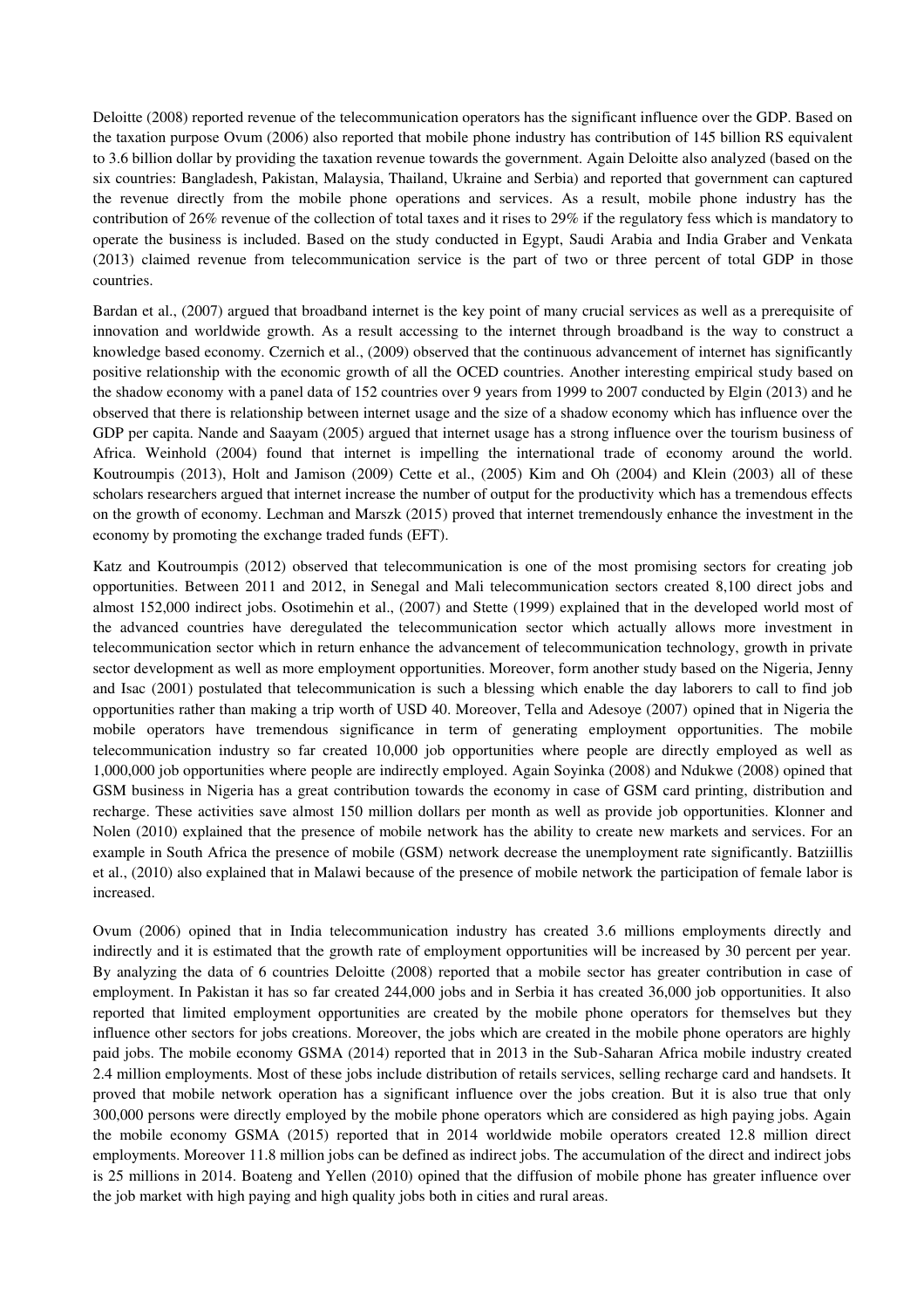Greenstein and Spiller (1995) observed that investment in the telecommunication infrastructure has a significant positive association with growth of employment rate in the United States**.** According to the Jamaican Ministry of Trade and Industry (2004), investment in telecommunication industry can boost the economy than any other sector. In Jamaica, the tourism sector which is considered as one of the largest business sector, contribute only 6 percent to the GDP with 200,000 employments. Compared to the tourism industry, the telecommunication industry also contributes to the economy by 6 percent with only 15,000 employments. Alleman et al., (2002) opined that investment in the telecommunication sector has a positive impact on the economy. It reduces the cost of production which enhances revenue. As a result, it eventually increases the employment rate of an economy. Ehsun (2011) observed that in Ghana investment in telecommunication increases the teledensity by expanding network which is one of the major reasons behind millions of new employments. In this way the productivity of Ghana increased but in other way the labor force is also becoming skilled. Aker and Mitbi (2010) claimed that in Kenya because of the investment in the mobile network the employment rate is increased by 130 percent from 2003 to 2007. Klonner and Nolen (2008) assessed that the presence of the mobile network is tremendously successful to create the formal or informal job opportunities in South Africa. The employment is increased by 15 percentages which the larger percentage rely on women employment.

Ding and Haynes (2003) argued that in developing countries telecommunication is a technological blessing as the telecommunication industry generates revenue by itself which enables the industry to create job opportunities. Zhara and Mahmud (2014) postulated that it is obvious that a telecommunication sector has an impact on the direct employment. But the larger effect relies on creating the indirect job opportunities with an establishment of call centers, customer cares, retail shops etc.

By using data of various municipalities of Germany through a simple OLS regression Czernich (2014) investigated that internet and unemployment has a negative relationship. Crandall et al., (2006) found that in USA employment of private sector is strongly and positively associated with broadband internet. Thru (2005) also reported that if the broadband penetration increased by 1 percent, employment rate also increased by 0.2 or 0.3 percent in per year. Because of the broadband internet penetration, in nonfarm private sector there will be 300,000 new jobs created which also indicates the broadband internet is more positively associated with private industry such as manufacturing, finance, education etc. Moreover, Deloitte (2012) reported that growth of internet subscription is accountable for 190,000 people to be employed in Australia. In another interesting study Mckinsey argued that internet is a powerful force that creates job opportunities. Though it makes some jobs abortive but the net amount of employment opportunities is increased by the internet subscriptions. Moreover, from a detail analysis conducted on the French economy Mckinsey opined that internet is accountable for destroying almost 500,000 jobs in last 15 years but it also accountable for creating 1.2 million new jobs. This result indicates internet generates 2.4 new jobs for each of jobs destroyed by internet subscription. Donner and Marsden (2011) explained that with the rapidly increased internet subscriptions the digital literacy is also increased. As a result, the high quality jobs which are listed online can be accessed and applied through internet.

By considering the above all discussions, arguments and counterarguments, this paper is primarily focused on the relationship between telecommunication and economic development. It should be noted that in various previous studies there found positive relationship between telecommunication and economic development such as Sridhar and Sridhar(2007) argued *"Development of ICT including telecommunication sector and their derived services provide significant benefits to the economy."* As a result this research fundamentally focuses on Bangladesh telecommunication sector as prime subject to investigate and explore the relationship between telecommunication and economic development in the light of previous research paper findings about the telecommunication role over the economic development.

## **3. METHODOLOGY**

With purpose of determining the relationship between telecommunication and economic development of Bangladesh this research paper intends to offer answering the following prime question.

**1.** Is there any significant relationship between telecommunication and economic development of Bangladesh?

Based on answering the prime research question and previously demonstrated discussions in the review of literature, the developed central hypothesis is as:

**H1:** There is significant relationship between telecommunication and economic development.

Against the null hypothesis which is there is no relationship. *Identifying Variables:*

#### **Dependent Variables**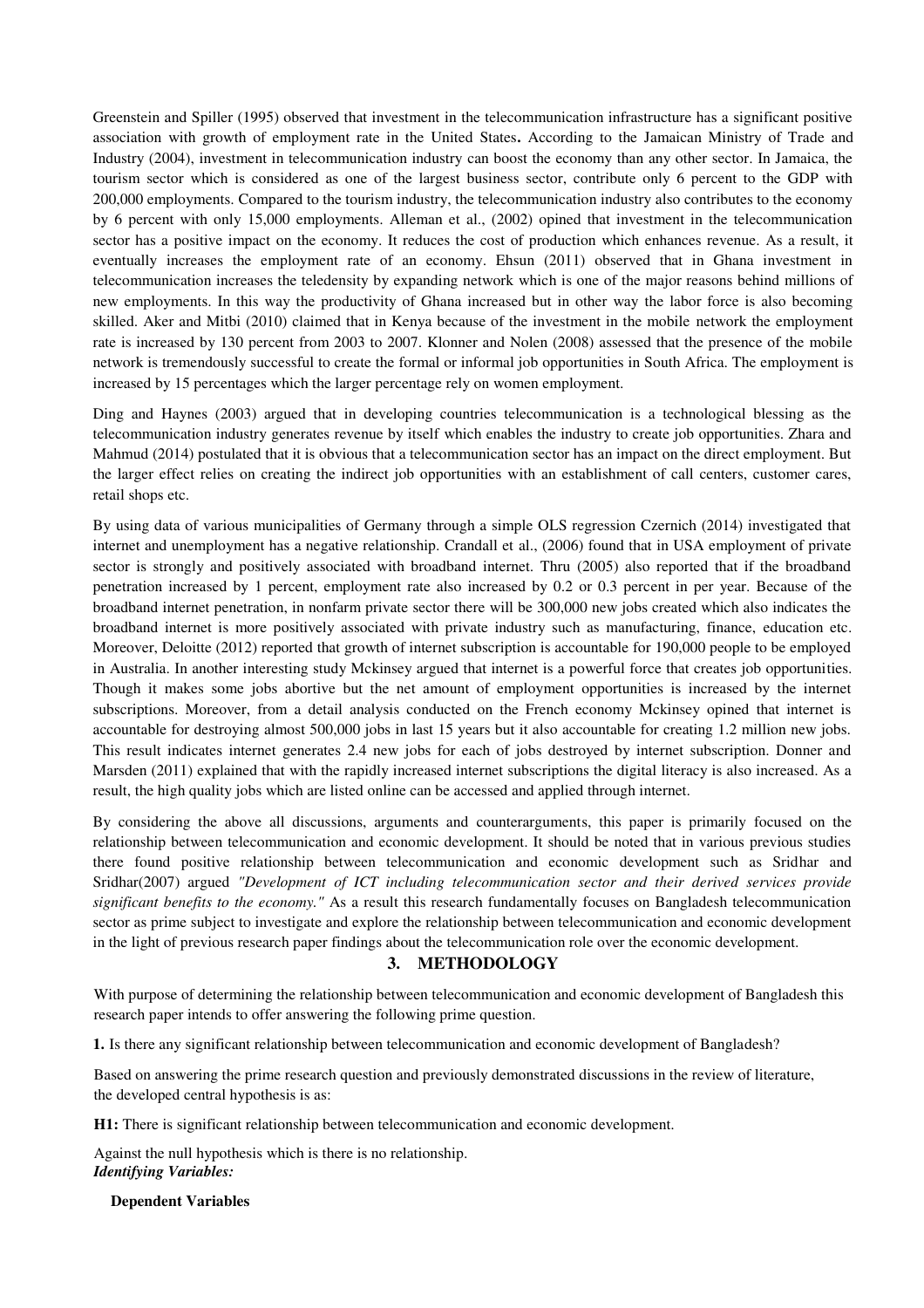**GDP per capita:** GDP per capita is the average income per person in a country. The formula is GDP per capita = Gross domestic products / Total population.

**Employment rate:** Employment rate can be defined as percentage of the labor force which is employed. It is one of the most vital economic indicators which is implemented to understand the state of the economy. Broadly speaking, the employment rate is a macroeconomic variable that indicates the labor force which is currently employed to the total working age population of specific region or country. It is calculated as Employment rate = (Labor force currently employed / Total population) \* 100.

#### **Independent Variables**

**Teledensity:** It is the total number of telephone line which includes both fixed telephone line (PSTN) and wireless mobile in a region compared to the number of whole population in that same region.

**Investment in telecommunication:** The amount of money which is invested for the for both of the fixed telephone line and wireless mobile phone by the government and private sectors for infrastructural development and operations.

**Revenue from telecommunication:** The amount of revenues which is earned from the provision of telecommunication services by considering both the governmental and private telecommunication institutions.

**Revenue percentage of GDP:** It is the percentage contribution by the telecommunication industry through their revenue in the whole Gross domestic products.

**Internet users:** The total number of internet subscriptions or connections in a region compared to the number of inhabitants of the same region.

Through the identification of multiple simpler variables of telecommunication and economic development leads us to answer individual research questions:

**1.** Is there any significant relationship between teledensity and GDP per capita?

**2.** Is there any significant relationship between investment in telecommunication and GDP per capita?

**3.** Is there any significant relationship between telecommunication revenue and GDP per capita?

**4.** Is there any significant relationship between internet users and GDP per capita?

**5.** Is there any significant relationship between telecommunication revenue percentage of GDP and GDP per capita?

**6.** Is there any significant relationship between teledensity and employment rate?

**7.** Is there any significant relationship between investment in telecommunication and employment rate?

**8.** Is there any significant relationship between telecommunication revenue and employment rate?

**9.** Is there any significant relationship between internet users and employment rate?

**10.** Is there any significant relationship between telecommunication revenue percentage of GDP and employment rate?

These individual research questions lead us to individual test of following sub-hypotheses:

**H1A:** There is significant relationship between teledensity and GDP per capita.

**H1B:** There is significant relationship between investment in telecommunication and GDP per capita.

**H1C:** There is significant relationship between telecommunication revenue and GDP per capita.

**H1D:** There is significant relationship between internet users and GDP per capita.

**H1E:** There is significant relationship between telecommunication revenue percentage of GDP and GDP per capita.

**H1F:** There is significant relationship between teledensity and employment rate.

**H1G:** There is significant relationship between investment in telecommunication and employment rate.

**H1H:** There is significant relationship between telecommunication revenue and employment rate.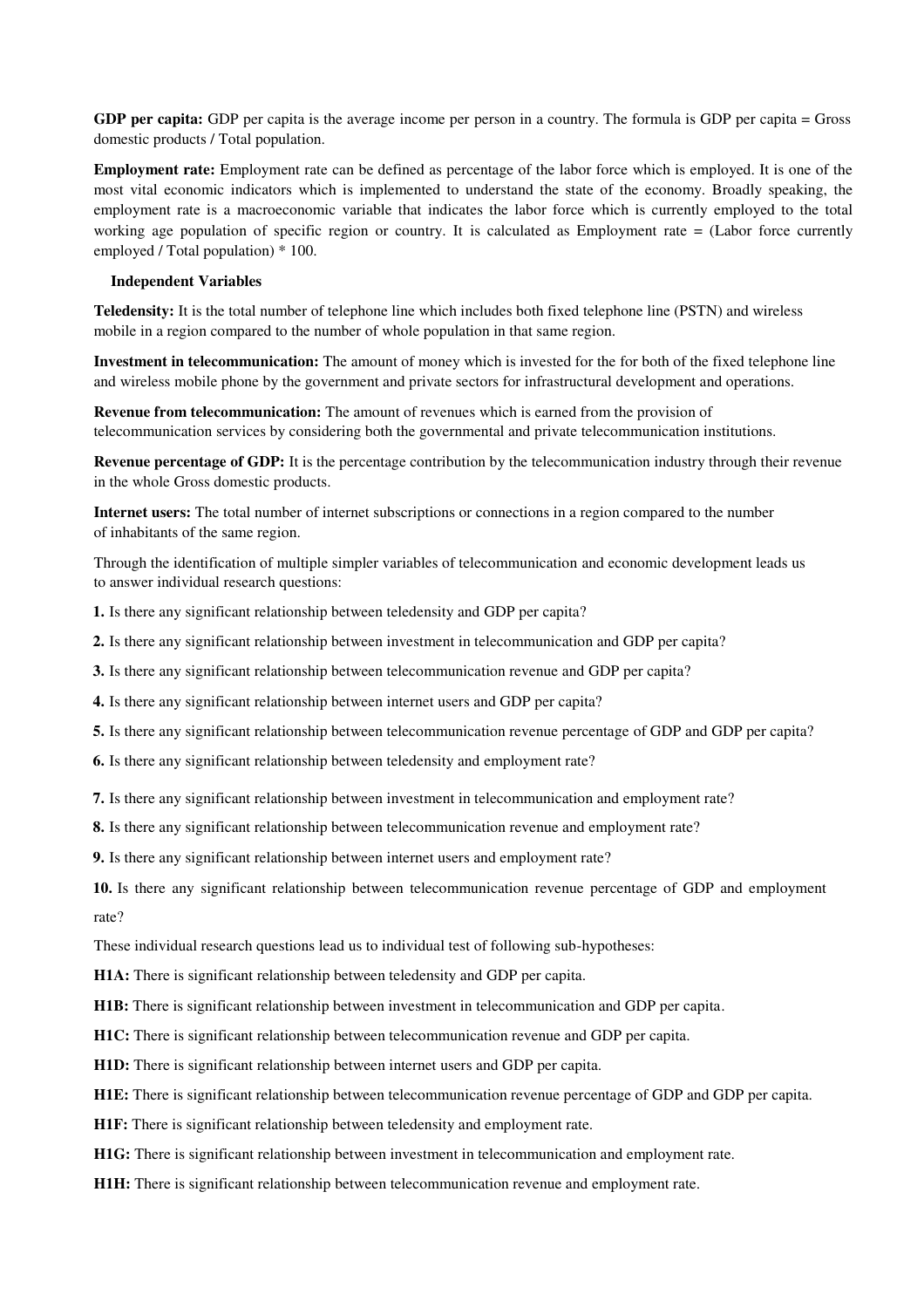**H1I:** There is significant relationship between internet users and employment rate.

**H1J:** There is significant relationship between telecommunication revenue percentage of GDP and employment rate.

| Variables                                   | <b>Symbol</b> | <b>Source</b>                               |
|---------------------------------------------|---------------|---------------------------------------------|
| GDP per capita                              | <b>GPC</b>    | Kanwal (2008), Lei and Kingsley (2006)      |
| Employment rate                             | EMP           | Tella et al., (2012), Stette (2009)         |
| Teledensity                                 | TEL           | Kawajeet and Neena (2007), Adegbemi et al., |
|                                             |               | (2012)                                      |
| Telecommunication investment                | TEI           | Oladipo (2013), Hendrick and Leonard (1996) |
| Telecommunication revenue                   | <b>TER</b>    | Farncis et al (2012), Rahul and Xue (2012)  |
| Internet users                              | <b>INU</b>    | Joseph (2011), Donner and Marsden 2011      |
| Telecommunication revenue percentage of GDP | <b>TRG</b>    | Sheriffdeen (2012)                          |

**Table I. Variables with respective symbols and sources** 

#### *Model:*

GDP per capita (GPC) and Employment rate (EMP) both of these two dependent variables are implemented as the multiple simpler variables of economic development dependent construct. Teledensity (TEL), telecommunication investment (TEI), telecommunication revenue (TER), Internet users (INU), Contribution of telecommunication revenue percentage of GDP (TRG) all of these independent variables are implemented as the multiple simpler variables of role of telecommunication construct. These independent variables are implemented with an intention to determine the economic development. Based on the two dependent variables GDP per capita (GPC) and employment rate (EMP), the OLS regression models are illustrated below:

 $\text{GPC}it = \alpha 0 + \alpha \text{ITELit} + \alpha 2 \text{TElit} + \alpha \text{3TERit} + \alpha \text{4INUit} + \alpha \text{5TRGit} + \varepsilon i$ 

EMPit =  $\alpha \theta$  +  $\alpha$ *ITELit* +  $\alpha$ *2 TEIit* +  $\alpha$ *3TERit* +  $\alpha$ *4INUit* +  $\alpha$ *5TRGit* +  $\epsilon$ *i* 

## *Data and Sample:*

For this study the considered secondary data which are derived from various economical data storage website, mobile operators annual reports, annual report of Bangladesh telecommunication regulatory commission (BTRC); a central authority of telecommunication in Bangladesh. Here 41 years telecommunication and economical data with a time series of 1975-2015 for each of the variables are collected with convenience sampling method. E-views 8.0 statistical software is implemented for regression analysis with an assumption that is all the variables are linearly related.

#### **Scope of the Study**

 This research paper does not consider any data for any variables before 1975 to maintain equal observations and ensure the accuracy and reliability of data for each variable.

 This study only consider a few factors (GDP per capita, teledensity, telecommunicating investment, telecommunication revenue etc) which is a limitation in term of scope of the study.

# **4. FINDINGS AND ANALYSIS**

#### *4.1 Regression Analysis:*

Based on the established two regression models dependent variables GDP per capita (GPC) and employment rate (EMP) are regressed through the independent variables teledensity (TEL), telecommunication investment (TEI), telecommunication revenue (TER), internet user (INU), telecommunication revenue percentage of GDP (TRG). Table 2 represents the results of regression models.

# **Table II. Regression analysis of selected telecommunication's determinants on dependent variables GDP per capita (GPC) in model 1 and employment rate (EMP) in model 2.**

|  | Independent Variables | <b>Model</b> | <b>Model 2</b> |
|--|-----------------------|--------------|----------------|
|--|-----------------------|--------------|----------------|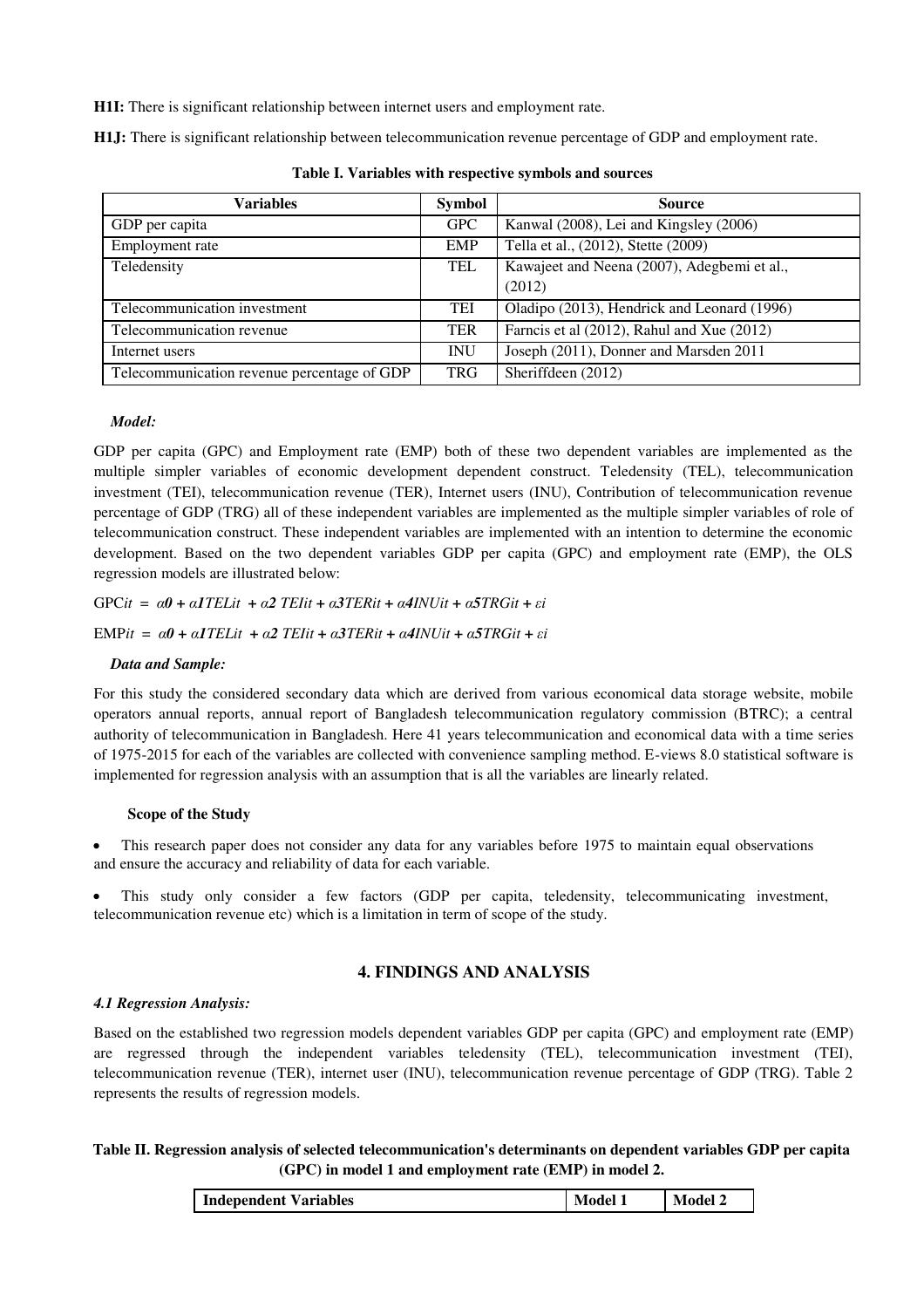| Constant $(C)$                                    | 204.9896<br>$(0.0000)*$ | 73.96721<br>$(0.0000)*$    |
|---------------------------------------------------|-------------------------|----------------------------|
| Teledensity (TEL)                                 | 2.32E-06<br>$(0.0762)*$ | 3.99E-08<br>$(0.0928)*$    |
| Telecommunication investment (TEI)                | $-6.19E-10$<br>(0.5599) | 1.06E-11<br>(0.5845)       |
| Telecommunication revenue (TER)                   | $1.03E-10$<br>(0.9160)  | $-7.95E-12$<br>(0.6550)    |
| Internet user (INU)                               | 1.45E-05<br>$(0.0004)*$ | $-3.64E-08$<br>(0.5939)    |
| Telecommunication revenue percentage of GDP (TRG) | 5.93995<br>$(0.0001)*$  | $-4.203172$<br>$(0.0000)*$ |
| F-Statistic                                       | 198.0290                | 48.65872                   |
| P-Value                                           | 0.0000                  | 0.0000                     |
| $R^2$                                             | 96.5858%                | 87.4234\%                  |
| Adjusted $R^2$                                    | 96.0981%                | 85.6267%                   |

The P-Value is parentheses with \* denoting significance level 20%

Based on the first model the results show us that teledensity is significantly and positively related with GDP per capita. This is consistent with prior results where teledensity has significant relationship with GDP per capita (Lei and Kingsley 2006). This result also indicates the growth of the teledensity intensifies GDP per capita of an economy. Internet user is also significantly and positively related to GDP per capita which also supports the previous research results (Joseph, 2011). Evidently this is an indication of increasing in the number of internet user enhances overall GDP per capita. Moreover, contribution of telecommunication revenue percentage of GDP has insignificant positive relationship with GDP per capita. This result also support the prior research results (Adegbemi, 2012). The indication of this result is, contribution of the revenue percentage from the telecommunication towards the GDP has positive significant role in order to amplifying GDP per capita. Based on the value of  $R^2$  and Adjusted  $R^2$  96.5858% and 96.0981% respectively postulate that 96.5858%, variation of GDP per capita can be explained by the independent variables of this model.

In the second regression model teledensity has significant positive relationship with employment rate. It indicates more the teledensity increases in Bangladesh the more the employment rate will increase and it is evidently true based on the regression results. Moreover, this regression result is also consistent with previous research results where significant positive relationship between teledensity and employment rate was found (Jenny and Isac 2001). The relationship between telecommunication revenue percentage of GDP and employment rate is also significant but negative. Based on the value of  $R^2$  and Adjusted  $R^2$  87.4234%, 85.6267% respectively postulate that 87.4234%, variation of employment rate can be reasonably explained by the independent variables of this model.

## **5. CONCLUSION**

On the basis of the regression analysis it can be evidently postulated that the role of telecommunication has significant influence in order to economic development of Bangladesh to some extent. The results might have varied based on different variables' regression model. As GDP per capita is a prime indicator of economic development and implemented extensively as well as acknowledged in many previous research, this dependent simpler variable is considered in this paper and the results of this paper based on GDP per capita has supportive attitude towards the prior research results where telecommunication has positive and significant association with GDP per capita in term of the economic development of developing countries. Argument can be predominated based on the results of the second regression model where revenue percentage of GDP and employment rate relationship is significantly negative. This result might shade the light of previous research where significant positive relationship was found (Zhara and Mahmud 2014). But above all it is evident based on prior results of other research where telecommunication role more signifies in term of economic development of developing country. However, as Bangladesh is a developing country of third world it is hoped that the telecommunication role will show adhesion in economic development and the impact will be more intensified than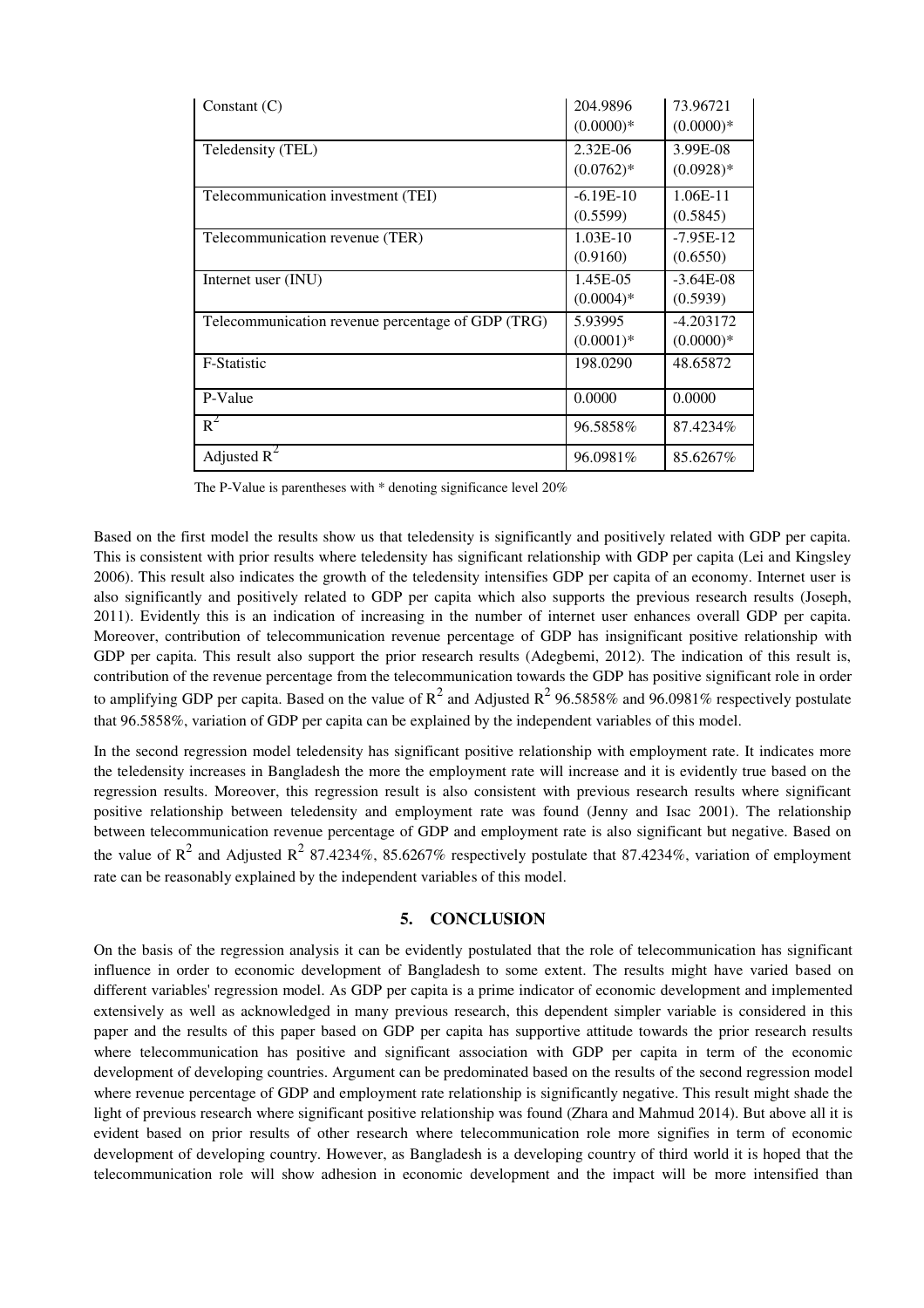developed country which will in return minimize the technological and economical gap between Bangladesh and other developed countries in this era of globalization.

#### **REFERENCES**

- [1] S. Yilmaz and M. Dinc, "Telecommunications and regional development: Evidence from the U.S. States," Economic Development Quarterly, vol. 16, no. 3, pp. 211–228, Aug. 2002.
- [2] E. H. Wang, "ICT and economic development in Taiwan: Analysis of the evidence," Telecommunications Policy, vol. 23, no. 3-4, pp. 235–243, Apr. 1999.
- [3] I. Vogelsang, "The relationship between mobile and fixed-line communications: A survey," Information Economics and Policy, vol. 22, no. 1, pp. 4–17, Mar. 2010.
- [4] L.-H. Röller and L. Waverman, "Telecommunications infrastructure and economic development: A simultaneous approach," American Economic Review, vol. 91, no. 4, pp. 909–923, Sep. 2001.
- [5] P. Gao and A. Rafiq, "The transformation of the mobile telecommunications industry in Pakistan: A developing country perspective," Telecommunications Policy, vol. 33, no. 5-6, pp. 309–323, Jun. 2009.
- [6] P. Curwen and J. Whalley, "The restructuring of African mobile telecommunications provision and the prospects for economic development," info, vol. 13, no. 2, pp. 53–71, Mar. 2011.
- [7] S. W. Norton, "Transaction costs, telecommunications, and the microeconomics of macroeconomic growth," Economic Development and Cultural Change, vol. 41, no. 1, pp. 175–196, Oct. 1992.
- [8] G. Madden and S. J. Savage, "CEE telecommunications investment and economic growth," Information Economics and Policy, vol. 10, no. 2, pp. 173–195, Jun. 1998.
- [9] M. Mueller, "China's telecommunications market: Entering a new competitive age Ding Lu Chee Kong Wong," The China Journal, vol. 53, pp. 173–173, Jan. 2005.
- [10] L. Correa, "The economic impact of telecommunications diffusion on UK productivity growth," SSRN Electronic Journal.
- [11] P. Koutroumpis, "The economic impact of broadband on growth: A simultaneous approach," Telecommunications Policy, vol. 33, no. 9, pp. 471–485, Oct. 2009.
- [12] A. P. Hardy, "The role of the telephone in economic development," Telecommunications Policy, vol. 4, no. 4, pp. 278–286, Dec. 1980.
- [13] H. Gruber and F. Verboven, "The evolution of markets under entry and standards regulation the case of global mobile telecommunications," International Journal of Industrial Organization, vol. 19, no. 7, pp. 1189–1212, Jul. 2001.
- [14] S. M. GREENSTEIN and P. T. SPILLER, "Modern telecommunications infrastructure and economic activity: An empirical investigation," Industrial and Corporate Change, vol. 4, no. 4, pp. 647–665, 1995.
- [15] C. L. Freund and D. Weinhold, "On the effect of the Internet on international trade," SSRN Electronic Journal.
- [16] F. Atsu, C. Agyei, W. Phanuel Darbi, and S. Adjei-Mensah, "The impact of telecommunication revenue on economic growth: Evidence from Ghana," African Journal of Economic and Management Studies, vol. 5, no. 2, pp. 195–208, Jul. 2014.
- [17] S. Démurger, "Infrastructure development and economic growth: An explanation for regional disparities in china?," Journal of Comparative Economics, vol. 29, no. 1, pp. 95–117, Mar. 2001.
- [18] C. Choi and M. Hoon Yi, "The effect of the Internet on economic growth: Evidence from cross-country panel data," Economics Letters, vol. 105, no. 1, pp. 39–41, Oct. 2009.
- [19] C. Choi, "The effect of the Internet on service trade," Economics Letters, vol. 109, no. 2, pp. 102–104, Nov. 2010.
- [20] H. Chen and E. C. Y. Kuo, "Telecommunications and economic development in Singapore," Telecommunications Policy, vol. 9, no. 3, pp. 240–244, Sep. 1985.